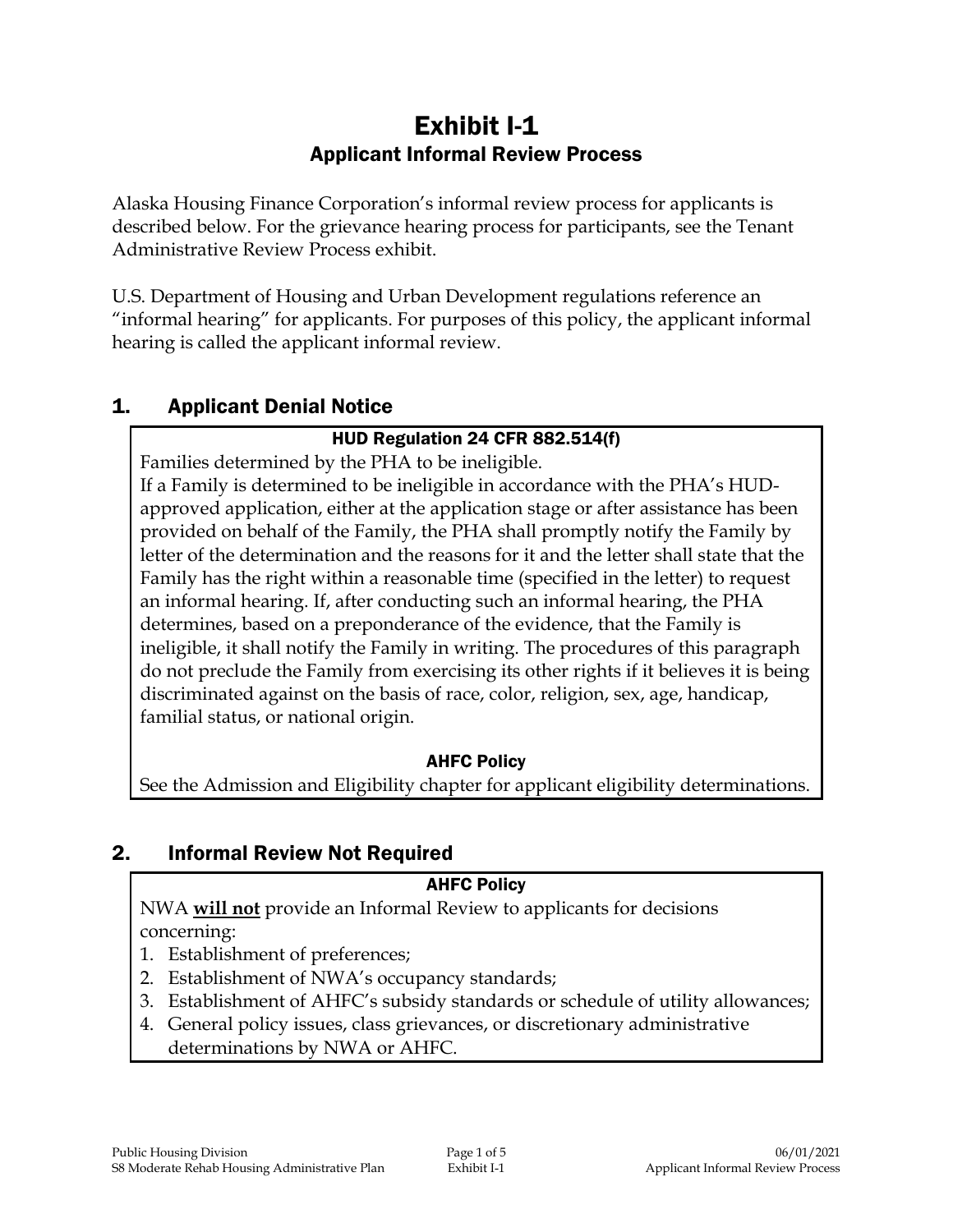# 3. Process

NWA **will** provide an Informal Review for actions which adversely affect an applicant's position on or eligibility for the waiting list or eligibility for program participation. Examples include:

- $\triangleright$  Removal of a preference;
- $\triangleright$  Assignment of a bedroom size to a family;
- Denial of an application due to family failure to meet screening criteria; or
- $\triangleright$  Withdrawal of an application from the waiting list for any reason other than returned mail.

# 3.A Family Requirements

An applicant family interested in appealing an NWA decision must:

- $\triangleright$  Submit their written request within deadline of the NWA notice date.
- $\triangleright$  Notify NWA if they plan to have legal representation at the informal review.
- $\triangleright$  Notify NWA in advance of the informal review if they need a reasonable accommodation to allow a family member with a disability to participate in the informal review.

Upon receiving the applicant's timely request, NWA will proceed with the informal review.

# 3.B NWA Requirements

NWA will promptly schedule the informal review with a written notice containing:

- $\triangleright$  The date, time, and location of the informal review.
- $\triangleright$  A listing of the applicant's rights including:
	- The right to request documentation from their applicant file (a fee may apply. See the Information Requests exhibit).
	- The right to have any witnesses or present documentation in support of their position.
	- The right to request legal or personal representation. Any attorney fees or other costs are at the applicant's expense.
- $\triangleright$  The person conducting the review shall notify the applicant, in writing, of NWA's final decision within ten (10) business days of the Informal Review. The notification will include a brief statement of the reasons for the decision.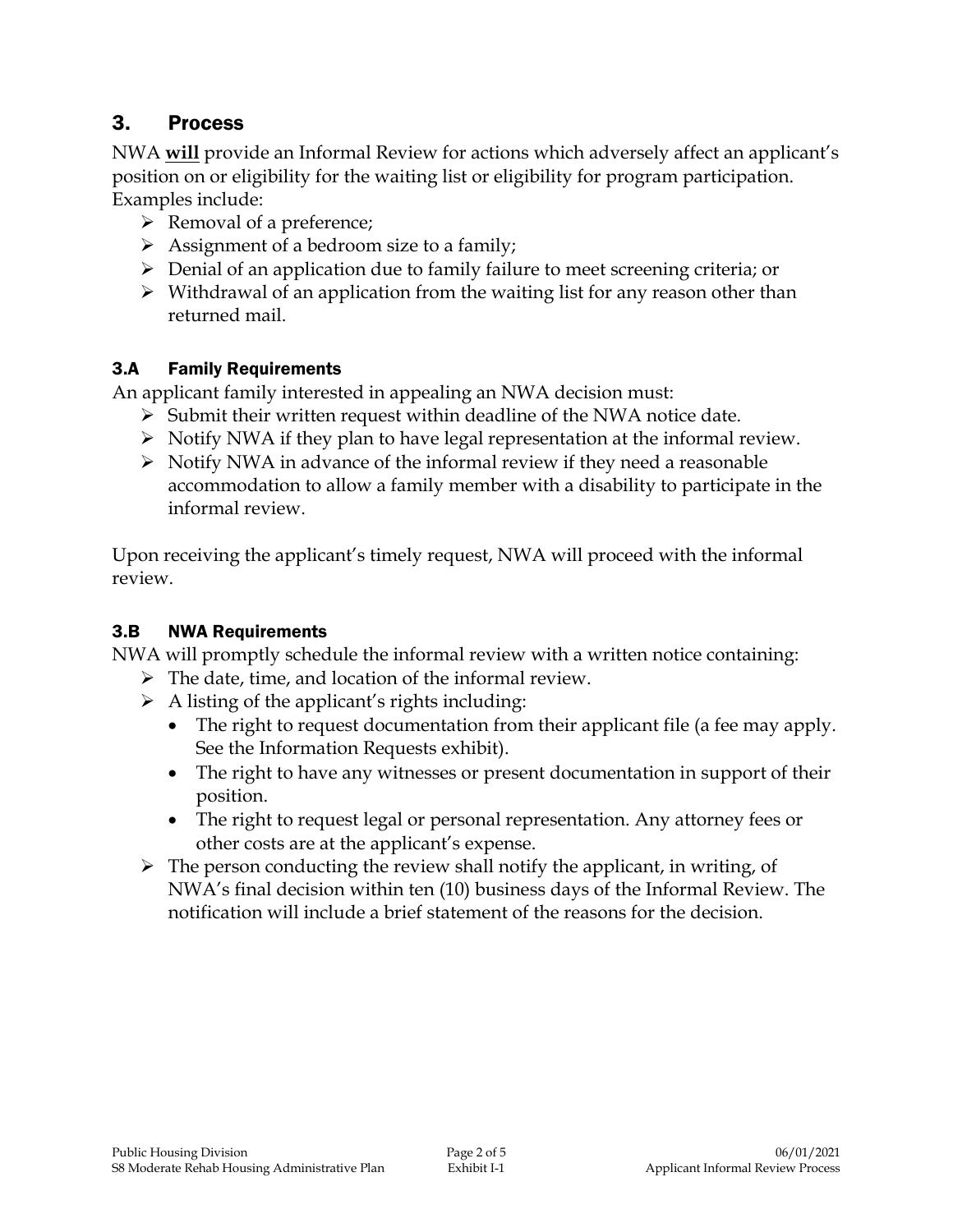#### 3.C Conducting the Review

NWA will conduct an informal review as follows.

- $\triangleright$  The review may be conducted in person or by telephone.
- $\triangleright$  The review may be conducted by any NWA staff person, other than the person who made or approved the decision or a subordinate of the person who made the decision.
- $\triangleright$  The person conducting the review shall notify the applicant, in writing, of NWA's final decision within ten (10) business days of the Informal Review. The notification will include a brief statement of the reasons for the decision.

NWA will specify any additional procedures for conducting an Informal Review.

# 4. Informal Review Outcomes

NWA may choose to uphold the original decision or overturn that decision.

### 4.A Uphold the Decision

- $\triangleright$  If a decision is made to uphold an application withdrawal, waiting list withdrawal, or program ineligibility notice, the decision will be filed with the application.
- $\triangleright$  If the family was in the eligibility process, was not determined ineligible, and the decision is upheld, NWA will apply the decision and rank the family appropriately on the waiting list.
- $\triangleright$  If the family was in the eligibility process and was determined ineligible, then the action stated in the Ineligibility Notice will be followed.

# 4.B Overturn the Decision

If a decision is made to overturn an application withdrawal, NWA will reinstate the application with the original date and time on the appropriate waiting list.

If the family was in the eligibility process, the disputed information is updated and the application is reinstated to the waiting list with the original date and time of the application. NWA will immediately resume the eligibility process.

# 5. Definitions

#### HUD Regulation 24 CFR 5.100 and 5.403

Definitions.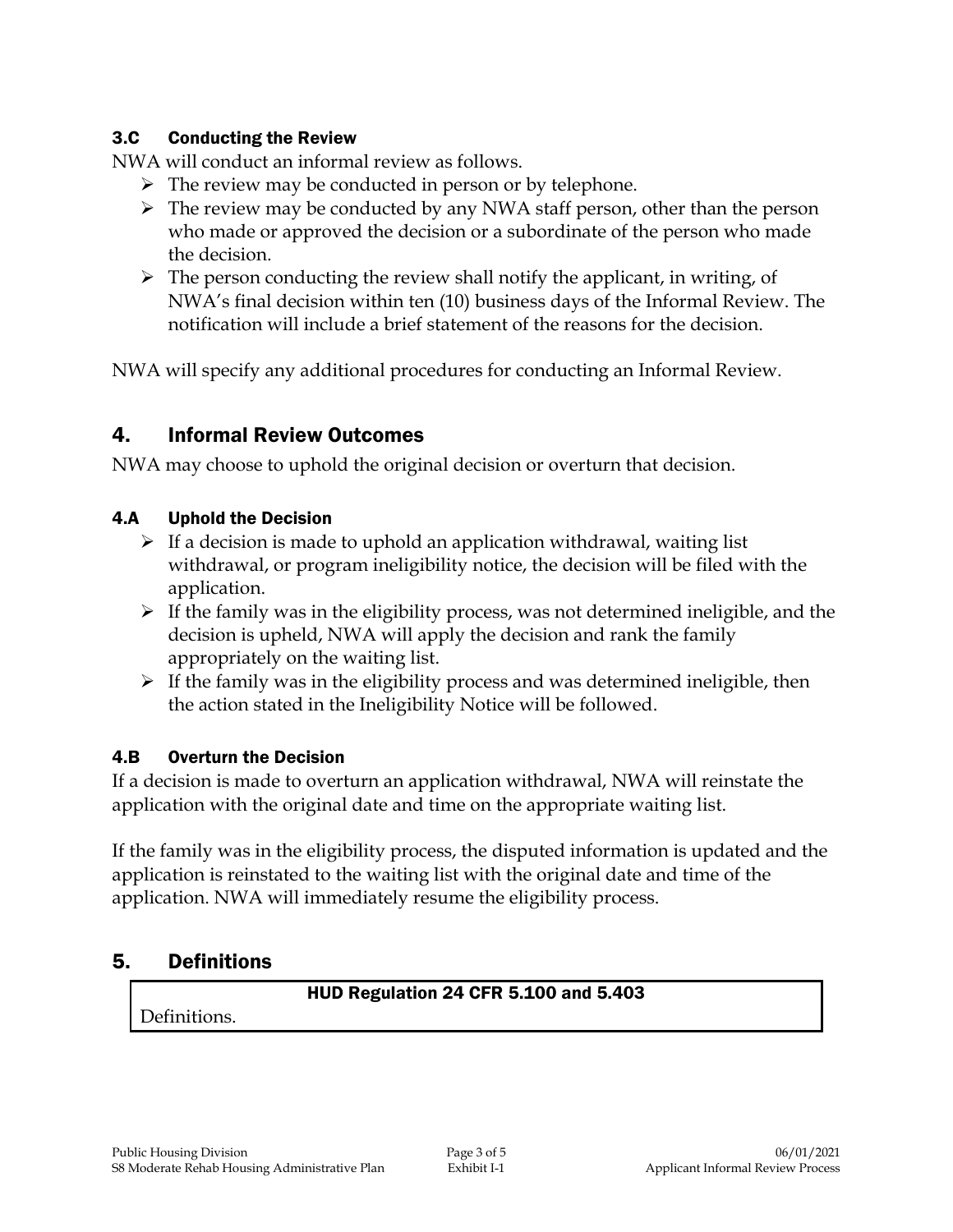### 5.A Admission

The point when the family becomes a participant in the program. The date used for this purpose is the effective date of the first lease agreement for a family (first day of initial lease term).

### 5.B Applicant

An applicant means a person or a family that has applied for housing assistance.

# 5.C Family

Family includes, but is not limited to, the following, regardless of actual or perceived sexual orientation, gender identity, or marital status:

(1) A single person, who may be an elderly person, displaced person, disabled person, near-elderly person, or any other single person; or

(2) A group of persons residing together, and such group includes, but is not limited to:

- (i) A family with or without children (a child who is temporarily away from the home because of placement in foster care is considered a member of the family);
- (ii) An elderly family;
- (iii) A near-elderly family;
- (iv) A disabled family;
- (v) A displaced family; and
- (vi) The remaining member of a tenant family.

# 5.D Guest

Guest, only for purposes of 24 CFR part 5, subparts A and I, and parts 882, 960, 966, and 982, means a person temporarily staying in the unit with the consent of a tenant or other member of the household who has express or implied authority to so consent on behalf of the tenant. The requirements of parts 966 and 982 apply to a guest as so defined.

# 5.E Household

Household, for purposes of 24 CFR part 5, subpart I, and parts, 960, 966, 882, and 982, means the family and PHA-approved live-in aide.

# 5.F Other Person under the Tenant's Control

Other person under the tenant's control, for the purposes of the definition of covered person and for parts 5, 882, 966, and 982 means that the person, although not staying as a guest (as defined in this section) in the unit, is, or was at the time of the activity in question, on the premises (as premises is defined in this section) because of an invitation from the tenant or other member of the household who has express or implied authority to so consent on behalf of the tenant. Absent evidence to the contrary,